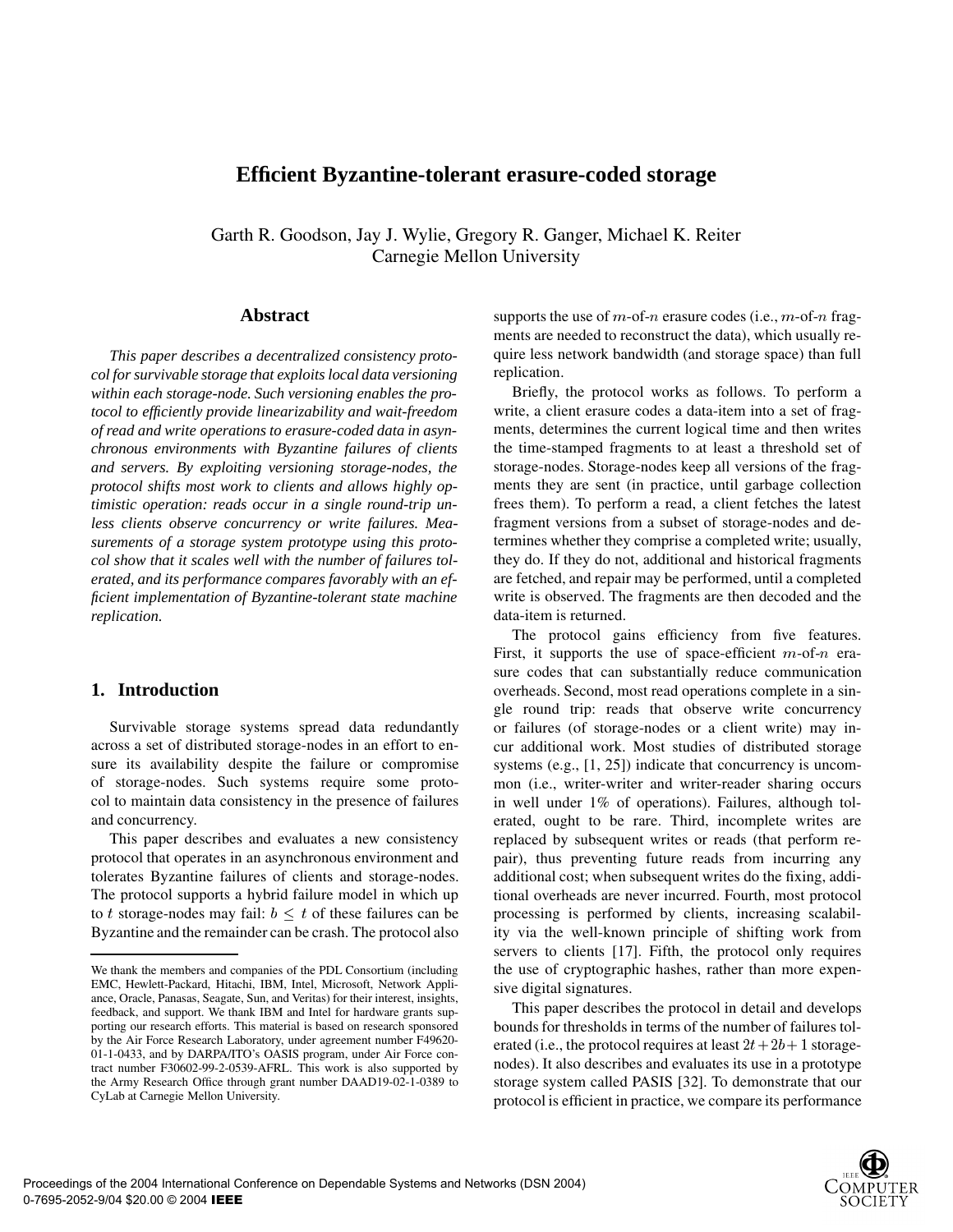to BFT [3, 4], the Byzantine fault-tolerant replicated state machine implementation that Castro and Rodrigues have made available [5]. Experiments show that PASIS scales better than BFT in terms of server network utilization and in terms of work performed by the server. Experiments also show that response times of BFT (using multicast) and PA-SIS are comparable.

This protocol is timely because many research storage systems are investigating practical means of achieving high fault tolerance and scalability of which some are considering the support of erasure-coded data (e.g., [8, 10, 19, 24]). Our protocol for Byzantine-tolerant erasure-coded storage can provide an efficient, scalable, highly fault-tolerant foundation for such storage systems.

# **2. Background and related work**

In a fault-tolerant, or survivable, distributed storage system, clients write and (usually) read data from multiple storage-nodes. This scheme provides access to data-items even when subsets of the storage-nodes have failed. One difficulty created by this architecture is the need for a consistent view, across storage-nodes, of the most recent update. Without such consistency, data loss is possible. To provide reasonable semantics, storage systems must guarantee that readers see consistent data-item values. Specifically, the linearizability [16] of operations is desirable for a shared storage system.

A common data distribution scheme used in such systems is replication. Since each storage-node has a complete instance of the data-item, the main difficulty is identifying and retaining the most recent instance. Alternately, more space-efficient erasure coding schemes can be used to reduce network load and storage consumption. With erasure coding schemes, reads require fragments from multiple servers. Moreover, to decode the data-item, the set of fragments read must correspond to the same write operation.

Most prior systems implementing Byzantine faulttolerant services adopt the replicated state machine approach [27], whereby all operations are processed by server replicas in the same order (*atomic broadcast*). While this approach supports a linearizable, Byzantine fault-tolerant implementation of *any* deterministic object, such an approach cannot be wait-free [7, 14, 18]. Instead, such systems achieve liveness only under stronger timing assumptions. An alternative to state machine replication is a Byzantine quorum system [21], from which our protocol inherits techniques (i.e., our protocol can be considered a Byzantine quorum system that uses the threshold quorum construction). Protocols for supporting a linearizable implementation of any deterministic object using Byzantine quorums have been developed (e.g., [22]), but also necessarily forsake wait-freedom to do so. Additionally, most protocols accessing Byzantine quorum systems utilize computationally expensive digital signatures.

Byzantine fault-tolerant protocols for implementing read-write objects using quorums are described in [15, 21, 23]. Of these related quorum systems, only Martin et al. [23] achieve linearizability in our fault model. This work is also closest to ours in that it uses a type of versioning. In our protocol, a reader may retrieve fragments for several versions of the data-item in the course of identifying the return value of a read. Similarly, readers in [23] "listen" for updates (versions) from storage-nodes until a complete write is observed. Conceptually, our approach differs in that clients read past versions, versus listening for future versions broadcast by servers. In our fault model, especially in consideration of faulty clients, our protocol has several advantages. First, our protocol works for erasure-coded data, whereas extending [23] to erasure coded data appears nontrivial. Second, ours provides better message efficiency. Third, ours requires less computation, in that we do not require the use of expensive digital signatures. Advantages of [23] are that it tolerates a higher fraction of faulty servers than our protocol, and does not require servers to store a potentially unbounded number of data-item versions. Our prior analysis of versioning storage, however, suggests that the latter is a non-issue in practice [30], and even under attack this can be managed using the garbage collection mechanism we describe in Section 5.1.1.

Frølund et al. [9] have developed a decentralized access protocol for erasure-coded data under the crash-recovery storage-node failure model. We develop our protocol for a hybrid failure model of storage-nodes (i.e., a mix of crash and Byzantine failures). The concept of hybrid failure models was introduced by Thambidurai and Park [31].

# **3. System model**

We describe the system infrastructure in terms of *clients* and *storage-nodes*. There are N storage-nodes and an arbitrary number of clients in the system.

A client or storage-node is *correct* in an execution if it satisfies its specification throughout the execution. A client or storage-node that deviates from its specification *fails*. We assume a hybrid failure model for storage-nodes. Up to storage-nodes may fail,  $b \leq t$  of which may be Byzantine faults [20]; the remainder are assumed to crash. We make no assumptions about the behavior of Byzantine storage-nodes and Byzantine clients. A client or storage-node that does not exhibit a Byzantine failure (it is either correct or crashes) is *benign*.

Our protocol tolerates Byzantine faults in any number of clients and a limited number of storage nodes while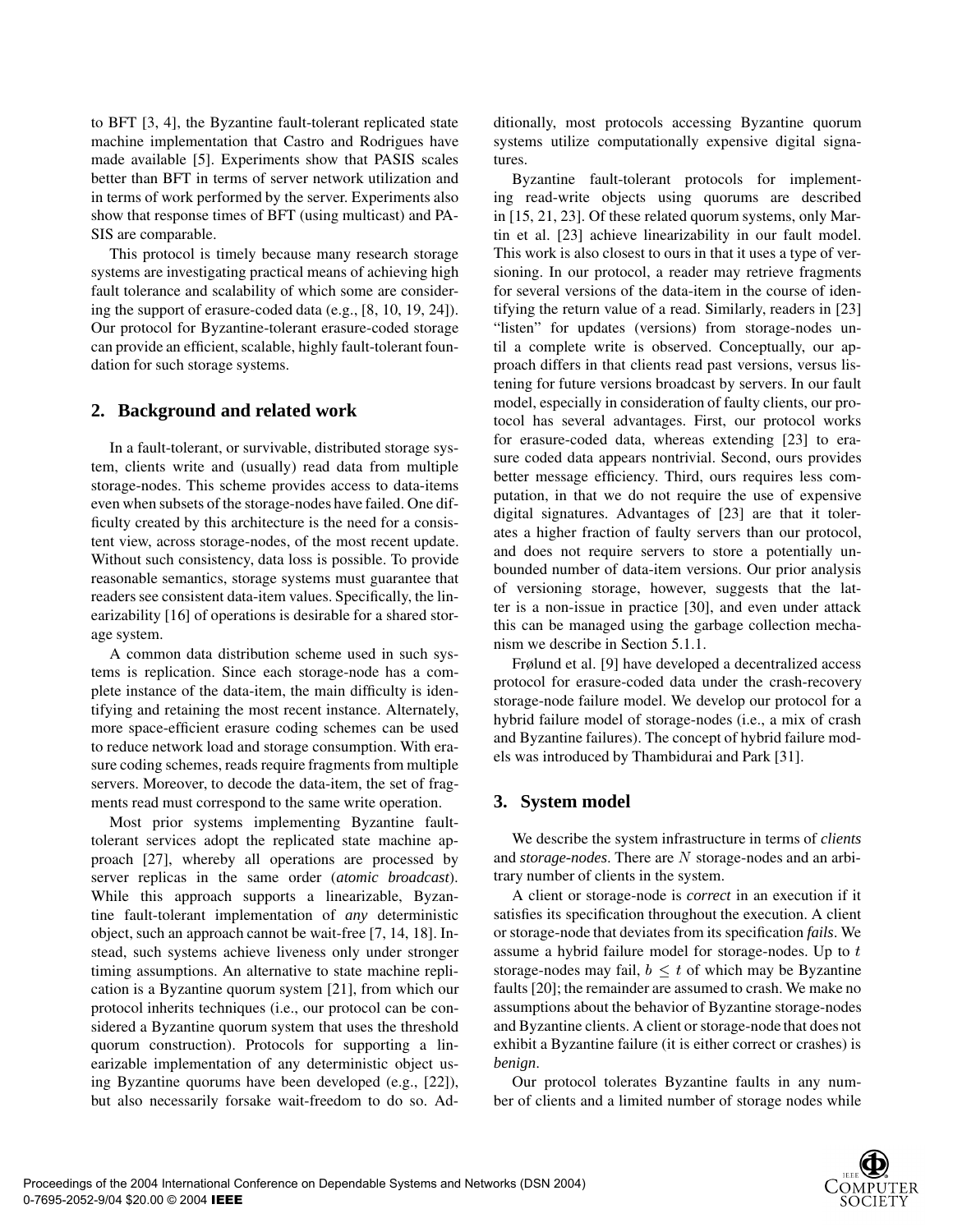implementing linearizable and wait-free read-write objects. Linearizability is adapted appropriately for Byzantine clients (we discuss the necessary adaptations in [13]). Wait-freedom functions as in the model of Jayanti et al. [18] and assumes no storage exhaustion.

The protocol tolerates crash and Byzantine clients. As in any practical storage system, an authorized Byzantine client can write arbitrary values to storage, which affects the value of the data, but not its consistency. We assume that Byzantine clients and storage-nodes are computationally bounded so that we can benefit from cryptographic primitives.

We assume an asynchronous model of time (i.e., we make no assumptions about message transmission delays or the execution rates of clients and storage-nodes, except that it is non-zero). We assume that communication between a client and a storage-node is point-to-point, reliable, and authenticated: a correct storage-node (client) receives a message from a correct client (storage-node) if and only if that client (storage-node) sent it.

There are two types of operations in the protocol *read operations* and *write operations* — both of which operate on *data-items*. Clients perform read/write operations that issue multiple read/write *requests* to storage-nodes. A read/write request operates on a *data-fragment*. A data-item is *encoded* into data-fragments. Clients may encode dataitems in an erasure-tolerant manner; thus the distinction between data-items and data-fragments. Requests are *executed* by storage-nodes; a correct storage-node that executes a write request *hosts* that write operation.

Storage-nodes provide fine-grained versioning; correct storage-nodes host a version of the data-fragment for each write request they execute. There is a well known zero time, 0, and null value,  $\perp$ , which storage-nodes can return in response to read requests. Implicitly, all stored data is initialized to  $\perp$  at time 0.

# **4. Protocol**

This section describes our Byzantine fault-tolerant consistency protocol, which efficiently supports erasure-coded data-items by taking advantage of versioning storage-nodes. It presents the mechanisms employed to encode and decode data, and to protect data integrity from Byzantine storagenodes and clients. It then describes, in detail, the protocol in pseudo-code form. Finally, it develops constraints on protocol parameters to ensure linearizability and wait-freedom.

### **4.1. Overview**

At a high level, the protocol proceeds as follows. Logical timestamps are used to totally order all write operations and to identify data-fragments pertaining to the same write operation across the set of storage-nodes. Data-fragments are

generated by erasure-coding data-items. For each write, a logical timestamp is constructed by the client that is guaranteed to be unique and greater than that of the *latest complete write* (the complete write with the highest timestamp). This is accomplished by querying storage-nodes for the greatest timestamp they host, and then incrementing the greatest response. In order to verify the integrity of the data, a hash that can verify data-fragment correctness is appended to the logical timestamp.

To perform a read operation, clients issue read requests to a subset of storage-nodes. Once at least a read threshold of storage-nodes reply, the client identifies the *candidate*—the response with the greatest logical timestamp. The set of read responses that share the timestamp of the candidate comprise the *candidate set*. The read operation *classifies* the candidate as *complete*, *repairable*, or *incomplete*. If the candidate is classified as complete, the data-fragments, timestamp, and return value are validated. If validation is successful, the candidate's value is decoded and returned; the read operation is complete. Otherwise, the candidate is reclassified as incomplete. If the candidate is classified as repairable, it is repaired by writing data-fragments back to the original set of storage-nodes. Prior to performing repair, data-fragments are validated in the same manner as for a complete candidate. If the candidate is classified as incomplete, the candidate is discarded, previous data-fragment versions are requested, and classification begins anew. All candidates fall into one of the three classifications, even those corresponding to concurrent or failed write operations.

# **4.2. Mechanisms**

Several mechanisms are used in our protocol to achieve linearizability in the presence of Byzantine faults.

**4.2.1. Erasure codes** We use threshold erasure coding schemes, in which  $N$  data-fragments are generated during a write (one for each storage-node), and any  $m$  of those data-fragments can be used to decode the original data-item. Moreover, any  $m$  of the data-fragments can deterministically generate the other  $N - m$  data-fragments.

**4.2.2. Data-fragment integrity** Byzantine storage-nodes can corrupt their data-fragments. As such, it must be possible to detect and mask up to  $b$  storage-node integrity faults. **CROSS CHECKSUMS:** Cross checksums [11] are used to detect corrupt data-fragments. A cryptographic hash of each data-fragment is computed. The set of  $N$  hashes are concatenated to form the *cross checksum* of the data-item. The cross checksum is stored with each data-fragment (i.e., it is replicated  $N$  times). Cross checksums enable read operations to detect data-fragments that have been modified by storage-nodes.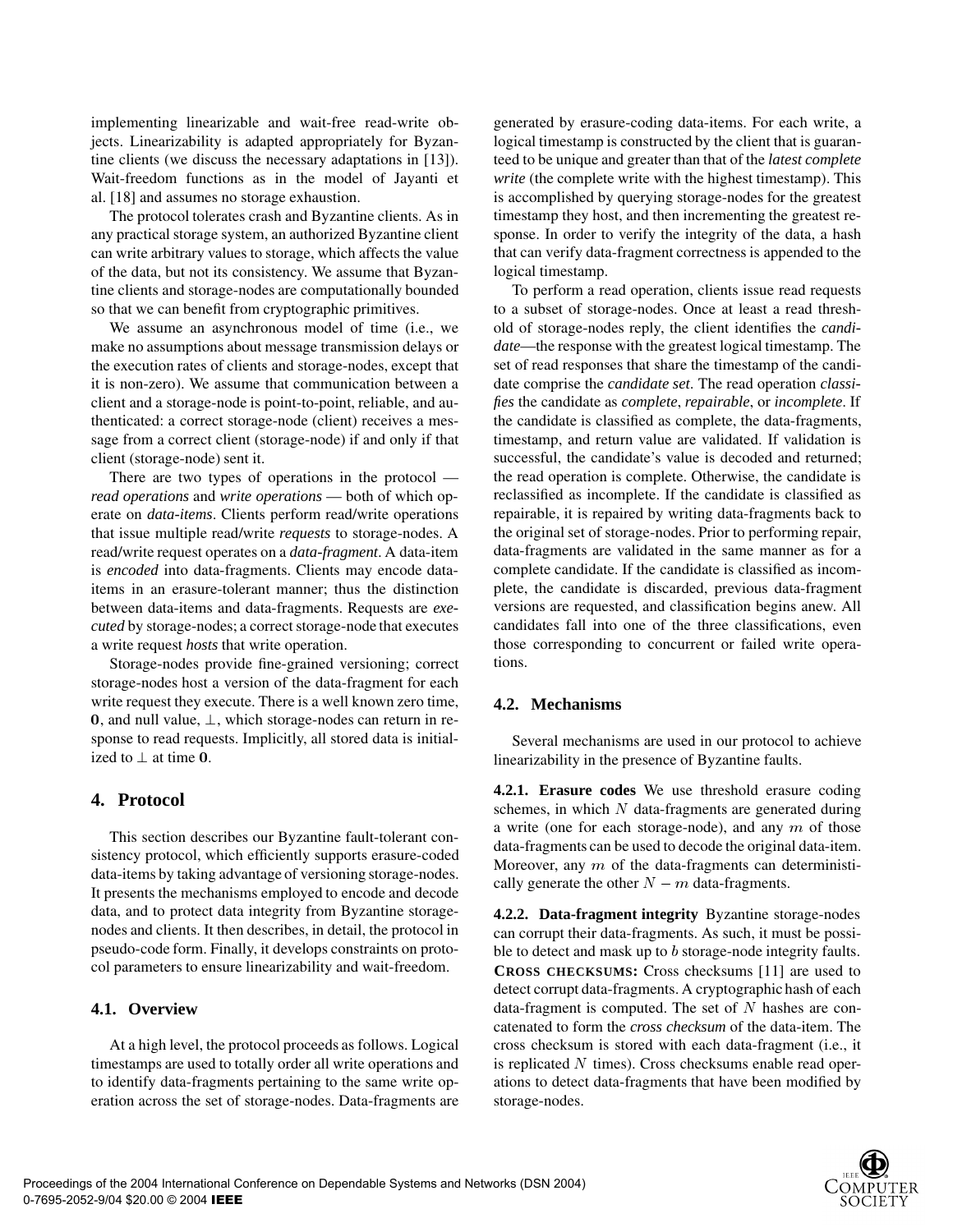**4.2.3. Write operation integrity** Mechanisms are required to prevent Byzantine clients from performing a write operation that lacks integrity. If a Byzantine client generates random data-fragments (rather than erasure coding a data-item correctly), then each of the  $\binom{N}{m}$  permutations of data-fragments could "recover" a distinct data-item. These attacks are similar to *poisonous writes* for replication as described by Martin et al. [23]. To protect against Byzantine clients, the protocol must ensure that read operations only return values that are written correctly (i.e., that are *single-valued*). To achieve this, the cross checksum mechanism is extended in three ways: validating timestamps, storage-node verification, and validated cross checksums.

**VALIDATING TIMESTAMPS:** To ensure that only a single set of data-fragments can be written at any logical time, the hash of the cross checksum is placed in the low order bits of the logical timestamp. Note, the hash is used for space-efficiency; instead, the entire cross checksum could be placed in the low bits of the timestamp.

**STORAGE-NODE VERIFICATION:** On a write, each storage-node verifies its data-fragment against its hash in the cross checksum. The storage-node also verifies the cross checksum against the hash in the timestamp. A correct storage-node only executes write requests for which both checks pass. Via this approach, a Byzantine client cannot make a correct storage-node appear Byzantine. It follows that only Byzantine storage-nodes can return data-fragments that do not verify against the cross checksum.

**VALIDATED CROSS CHECKSUMS:** To ensure that the client that performed a write operation acted correctly, the reader must validate the cross checksum. To validate the cross checksum, all  $N$  data-fragments are required. Given any m data-fragments, the full set of  $N = \frac{arcs}{LT}$ data-fragments a correct client should have written can be generated. The "correct" cross checksum can then be computed from the regenerated set of data-fragments. If the generated cross checksum does not match the verified cross checksum, then a Byzantine client performed the write operation. Only a single-valued write operation can generate a cross checksum that verifies against the validating timestamp.

**4.2.4. Authentication** Clients and storage-nodes must be able to validate the authenticity of messages. We use an authentication scheme based on pair-wise shared secrets (e.g., between clients and storage-nodes), in which RPC arguments and replies are accompanied by an HMAC [2] (using the shared secret as the key). We assume an infrastructure is in place to distribute shared secrets. Our implementation uses an existing Kerberos [29] infrastructure.

```
-
WRITE(Data):
 1: Time := \texttt{READ\_TIMESTA}2: \{D_1, \ldots, D_N\} := \text{ENCODE}(Data)<br>3: CC := \text{MAKE_CROSS_CHECKSUM}(\{D_1, \ldots, D_N\})4: LT := \texttt{MARKENTIMEST} Time, CC\cdots5: DO_WRITE(\{D_1,\ldots,D_N\},\; LT,\;CC) -
	 -
 1: for all S_i \in \{S_1, \ldots, S_N\} do<br>2: SEND(S_i), TIME REQUEST)
3: end for
 4: ResponseSet := \emptyset 
5: repeat
 6: \quad ResponsibleSet \; := \; ResponseSet \; \cup \; \texttt{RECEIVE}(S, \texttt{TIME} \; \texttt{RESPONSE})7: until (UNIQUE_SERVERS(ResponseSet) = N - t)
 8:  -


-

 9: RETURN(\mathit{Time})\ldots . \ldots . \ldots . \ldots . \ldots . \ldots . \ldots . \ldots . \ldots . \ldots . \ldots . \ldots . \ldots . \ldots . \ldots . \ldots . \ldots . \ldots . \ldots . \ldots . \ldots . \ldots . \ldots . \ldots . \ldots . \ldots . \ldots . \ldots1: for all D_i \in \{D_1, \ldots, D_N\} do
 2: H_i := \texttt{HASH}(D_i)3: end for
 4: CC := H_1 | \dots | H_N5: RETURN( CC )
\ldots \ldots \ldots \ldots \ldots \ldots \ldots \ldots \ldots \ldots1: LT. Time := LT_{\text{max}}. Time +12: LT. Verifyer := {\tt HASH}(\mathit{CC})3: RETURN(LT)\mathbf{v} - \mathbf{v} - \mathbf{v} - \mathbf{v} - \mathbf{v} - \mathbf{v} - \mathbf{v} - \mathbf{v} - \mathbf{v} - \mathbf{v} - \mathbf{v} - \mathbf{v} - \mathbf{v} - \mathbf{v} - \mathbf{v} - \mathbf{v} - \mathbf{v} - \mathbf{v} - \mathbf{v} - \mathbf{v} - 1: for all S_i \in \{S_1, \ldots, S_N\} do
 2: SEND(S_i, \texttt{WRITE\_REQUEST}, LT, D_i, CC)3: end for
4: ResponseSet := \emptyset\sim \sim \sim -
                           the contract of the contract of the contract of the contract of the contract of the contract of the contract of
5: repeat
 6: ResponseSet := ResponseSet \cup RECEIVE(S, WRITE\_RESPONSE)7: until (UNIQUE_SERVERS(ResponseSet) = N-t)
```


# **4.3. Pseudo-code**

The pseudo-code for the protocol is shown in Figures 1 and 2. The symbol  $LT$  denotes logical time and  $LT$ <sub>candidate</sub> denotes the logical time of the candidate. The set  $\{D_1, \ldots, D_N\}$  denotes the N data-fragments; likewise,  $\{S_1, \ldots, S_N\}$  denotes the set of N storage-nodes. In the pseudo-code, the binary operator '' denotes string concatenation. Simplicity and clarity in the presentation of the pseudo-code was chosen over obvious optimizations that are in the actual implementation.

**4.3.1. Storage-node interface** Storage-nodes offer interfaces to: write a data-fragment with a specific logical time (WRITE); query the greatest logical time of a hosted datafragment (TIME\_REQUEST); read the hosted data-fragment with the greatest logical time (READ\_LATEST); and read the hosted data-fragment with the greatest logical time at or before some logical time (READ\_PREV). Due to its simplicity, storage-node pseudo-code is omitted.

4.3.2. Write operation The WRITE operation consists of determining the greatest logical timestamp, constructing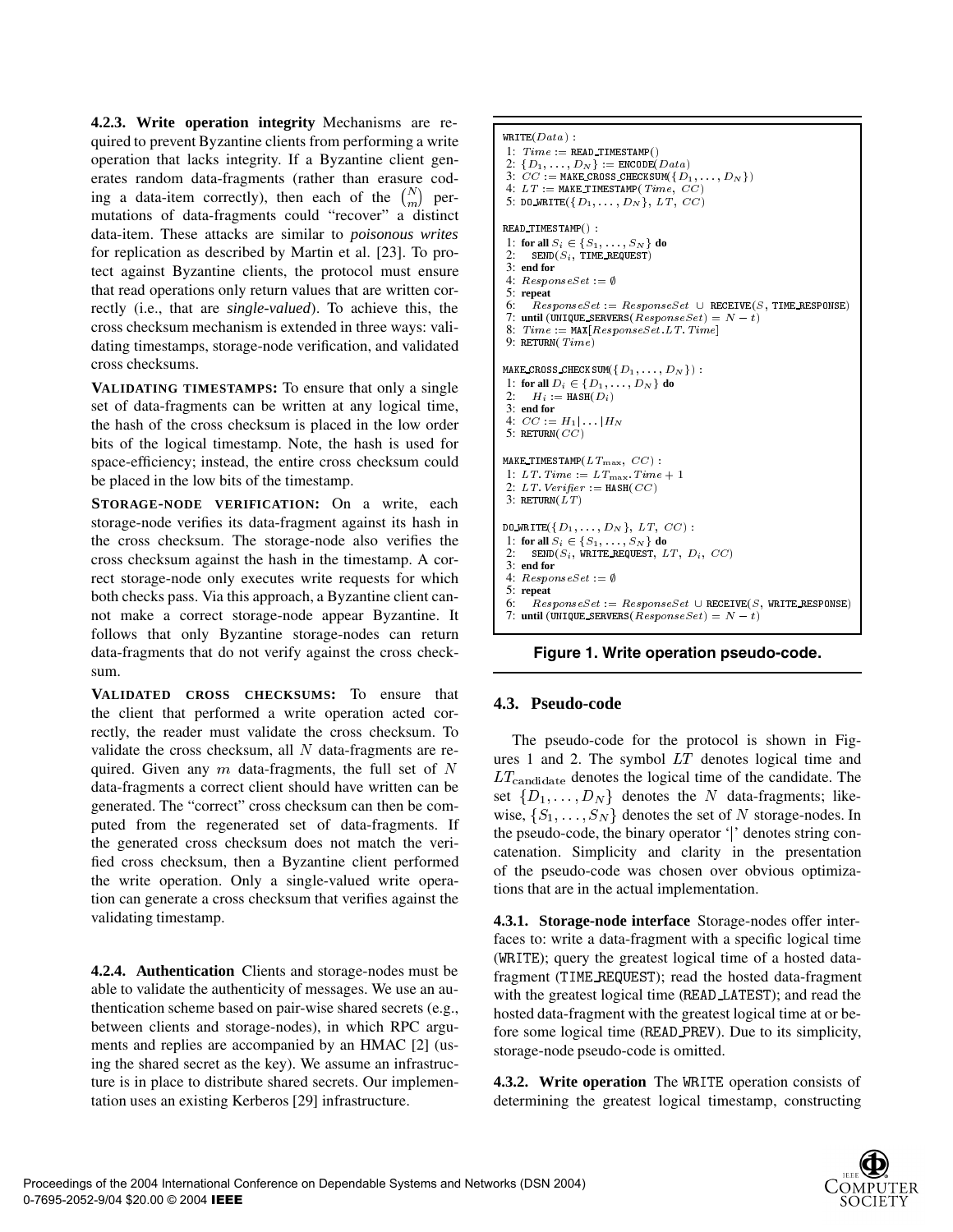```
READ():
 1: ResponseSet := \mathtt{D0\_READ}(\mathtt{READ\_LATEST\_REQUEST}, \bot)2: loop<br>3: (6)3: \langle \text{CandidateSet}, \text{LT}_{ca} \rangleCHOOSE_CAND IDATE (ResponseSet)4: if (|\textit{CandiateSet}| \geq \texttt{INCOMPLETE} then
5: \gamma * Complete or repairable write found */<br>6: \{D_1, \ldots, D_N\} := GENERATE_FRAGME
 6: \{D_1,\ldots,D_N\} := GENERATE_FRAGMENTS( CandidateSet 
 CC_{\text{valid}} := \texttt{MAKE\_CROSS\_CHECKSUM}(\{D_1, \ldots, D_N\})8: if (CC_{valid} = CandidateSet. CC) then
 9: /* Cross checksum is validated */10: if (|\text{Candi}_{\text{ateSet}}| < COMPLETE) then
11: /* Repair is necessary */<br>12: DOWRITE(\{D_1, ..., D_N\}12: DO_WRITE({D_1, \ldots, D_N}, LT_{\text{candidate}}, CC_{\text{valid}})
13: end if
14: Data := \texttt{DECODE}(\{D_1, \ldots, D_N\})15: RETURN(Data)
16: end if
17: end if
18: /* Incomplete or cross checksum did not validate, loop again */<br>19: Reson nseSet := DO READ (READ PREV REQUEST L.T.
19: ResponseSet := D0 \text{ } RED(READ \text{ } PREQUEST, LT_{candidate})20: end loop
  
  -
 1: for all S_i \in \{S_1, \ldots, S_N\} do<br>2: SEND(S_i, READ_COMMAND, LT)
3: end for
 4: ResponseSet := \emptyset5: repeat
 6: Resp := RECEIVE(S, READ\_RESPONS)7: if (\texttt{VALIDATE}(Resp.D, Resp.CC, Resp.LT, S) = \texttt{TRUE}) then
 8: ResponseSet := ResponseSet \cup Resp
9: end if
10: until (UNIQUE_SERVERS(ResponseSet) = N - t)
11: RETURN (ResponseSet)-
     -
1: if ((\texttt{HASH}(CC) \neq LT. Verifyer) \texttt{OR}(HASH(D) \neq CC[S])) then<br>2. RETIIRM(FALSE)
 2: RETURN(FALSE)
3: end if
 4: RETURN(TRUE)
```
#### **Figure 2. Read operation pseudo-code.**

write requests, and issuing the requests to the storage-nodes. First, a timestamp greater than, or equal to, that of the latest complete write must be determined. Collecting  $N - t$  responses, on line 7 of READ\_TIMESTAMP, ensures that the response set intersects a complete write at a correct storagenode. In practice, the timestamp of the latest complete write can be observed with fewer responses.

Next, the ENCODE function, on line 2 of WRITE, encodes the data-item into  $N$  data-fragments. The data-fragments are used to construct a cross checksum from the concatenation of the hash of each data-fragment (line 3). The function MAKE\_TIMESTAMP, called on line 4, generates a logical timestamp to be used for the current write operation. This is done by incrementing the high order bits of the greatest observed logical timestamp from the  $ResponseSet$  (i.e.,  $LT$ . TIME) and appending the *Verifier*. The *Verifier* is just the hash of the cross checksum.

Finally, write requests are issued to all storage-nodes. Each storage-node is sent a specific data-fragment, the logical timestamp, and the cross checksum. A storage-node validates the cross checksum with the verifier and validates the data-fragment with the cross checksum before executing a write request (i.e., storage-nodes call VALIDATE listed in the read operation pseudo-code). The write operation returns to the issuing client once WRITE RESPONSE messages are received from  $N-t$  storage-nodes (line 7 of D0\_WRITE). Since the environment is asynchronous, a client can wait for no more than  $N-t$  responses. The function UNIQUE SERVERS determines how many unique servers are present in the candidate set; it ensures that only a single response from each Byzantine storage-node is counted.

**4.3.3. Read operation** The read operation iteratively identifies and classifies candidates, until a repairable or complete candidate is found. Once a repairable or complete candidate is found, the read operation validates its correctness and returns the data.

The read operation begins by issuing READ LATEST requests to all storage-nodes (via the D0\_READ function). Each storage-node responds with the data-fragment, logical timestamp, and cross checksum corresponding to the greatest timestamp it has executed. The integrity of each response is individually validated through the VALIDATE function, called on line 7 of DO\_READ. This function checks the cross checksum against the Verifier found in the logical timestamp and the data-fragment against the appropriate hash in the cross checksum. Although not shown in the pseudocode, the client only considers responses from storagenodes to READ\_PREV requests that have timestamps strictly less than that given in the request.

Since, in an asynchronous system, slow storage-nodes cannot be differentiated from crashed storage-nodes, only  $N - t$  read responses can be collected (line 10 of D0\_READ). Since correct storage-nodes perform the same validation before executing write requests, the only responses that can fail the client's validation are those from Byzantine storage-nodes. For every discarded Byzantine storage-node response, an additional response can be awaited.

After sufficient responses have been received, a candidate for classification is chosen. The function CHOOSE\_CANDIDATE, called on line 3 of READ, determines the candidate timestamp, denoted  $LT_{\text{candidate}}$ , which is the greatest timestamp found in the response set. All data-fragments that share  $LT_{\text{candidate}}$  are identified and returned as the  $\emph{CandidateSet}$ . The candidate set contains a set of validated data-fragments that share a common cross checksum and logical timestamp.

Once a candidate has been chosen, it is classified as either complete, repairable, or incomplete based on the size of the candidate set. The definitions of INCOMPLETE and COMPLETE are given in the following subsection. If the candidate is classified as incomplete, a READ\_PREV request is sent to each storage-node with its timestamp. Candidate classification begins again with the new response set.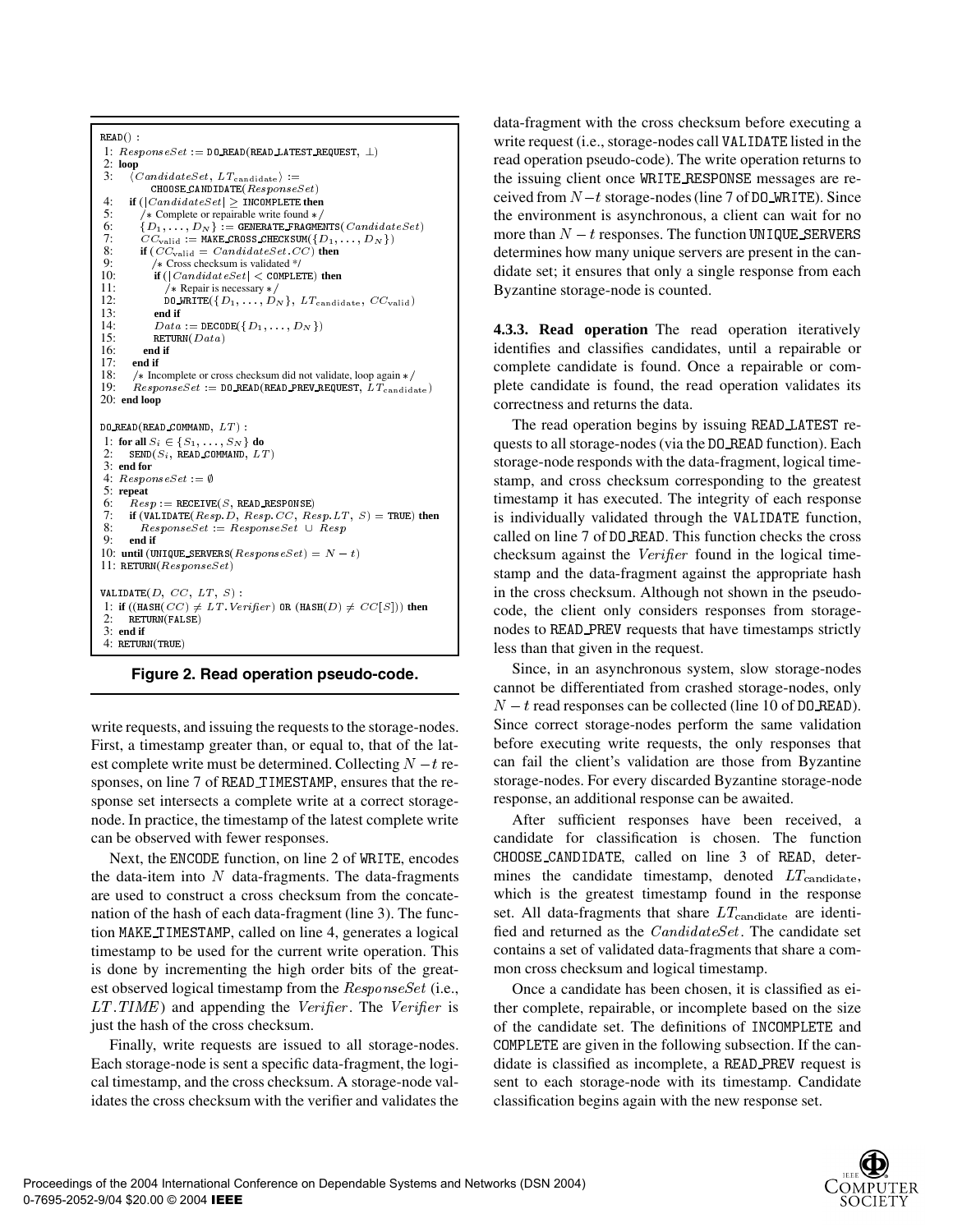If the candidate is classified as either complete or repairable, the candidate set contains sufficient datafragments written by the client to decode the original data-item. To validate the observed write's integrity, the candidate set is used to generate a new set of data-fragments (line 6 of READ). A validated cross checksum,  $CC_{\text{valid}}$ , is computed from the generated data-fragments. The validated cross checksum is compared to the cross checksum of the candidate set (line 8 of READ). If the check fails, the candidate was written by a Byzantine client; the candidate is then reclassified as incomplete and the read operation continues. If the check succeeds, the candidate was written by a correct client and the read enters its final phase. Note that for a candidate set classified as complete this check either succeeds or fails for all correct clients regardless of which storage-nodes are represented within the candidate set.

If necessary, repair is performed: write requests are issued with the generated data-fragments, the validated cross checksum, and the logical timestamp (line 10 of READ). Storage-nodes not hosting the write execute the write at the given logical time; those already hosting the write are safe to ignore it. Finally, the function DECODE, on line 14 of READ, decodes  $m$  data-fragments, returning the data-item.

#### **4.4. Protocol constraints**

The symbol  $Q_C$  denotes a complete write operation: the threshold number of benign storage-nodes that must execute write requests for a write operation to be complete. To ensure that linearizability and wait-freedom are achieved,  $Q_C$  and N must be constrained with regard to b, t, and each other. As well, the parameter  $m$ , used in DECODE, must be constrained. We present safety and liveness proofs for the protocol and discuss the concept of linearizability in the presence of Byzantine clients in [13].

**WRITE COMPLETION:** To ensure that a correct client can complete a write operation,

$$
Q_{\rm C} \le N - t - b. \tag{1}
$$

Since slow storage-nodes cannot be differentiated from crashed storage-nodes, only  $N-t$  responses can be awaited. As well, up to  $b$  responses received may be from Byzantine storage-nodes.

**READ CLASSIFICATION:** To classify a candidate as complete, a candidate set of at least  $Q_C$  benign storage-nodes must be observed. In the worst case, at most  $b$  members of the candidate set may be Byzantine, thus,

$$
|{\textit{CandidateSet}}| - b \ge Q_{\text{C}}, \text{ so } \text{COMPLETE} = Q_{\text{C}} + b. \tag{2}
$$

To classify a candidate as incomplete a client must determine that a complete write does not exist in the system (i.e., fewer than  $Q_C$  benign storage-nodes host the write). For this to be the case, the client must have queried all pos-

sible storage-nodes  $(N - t)$ , and must assume that nodes not queried host the candidate in consideration. So,

$$
|{\it CandidateSet}| + t < Q_{\rm C}, \text{ so INCOMPLETE} = Q_{\rm C} - t. \tag{3}
$$

**REAL REPAIRABLE CANDIDATES:** To ensure that Byzantine storage-nodes cannot fabricate a repairable candidate, a candidate set of size  $b$  must be classifiable as incomplete. Substituting  $b$  into (3),

$$
b + t < Q_{\mathcal{C}}.\tag{4}
$$

**DECODABLE REPAIRABLE CANDIDATES:** Any repairable candidate must be decodable. The lower bound on candidate sets that are repairable follows from (3) (since the upper bound on classifying a candidate as incomplete coincides with the lower bound on repairable):

$$
1 \le m \le Q_{\rm C} - t. \tag{5}
$$

**CONSTRAINT SUMMARY:**

$$
t+b+1 \leq Q_{\mathcal{C}} \leq N-t-b;
$$
  
2t+2b+1 \leq N;  
1 \leq m \leq Q\_{\mathcal{C}}-t.

# **5. Evaluation**

This section evaluates the performance and scalability of the consistency protocol in the context of a prototype storage system called PASIS [32]. We compare the PASIS implementation of our protocol with the BFT library implementation [5] of Byzantine fault-tolerant replicated state machines [4], since it is generally regarded as efficient.

#### **5.1. PASIS implementation**

PASIS consists of clients and storage-nodes. Storagenodes store data-fragments and their versions. Clients execute the protocol to read and write data-items.

**5.1.1. Storage-node implementation** PASIS storagenodes use the Comprehensive Versioning File System (CVFS) [28] to retain data-fragments and their versions. CVFS uses a log-structured data organization to reduce the cost of data versioning. Experience indicates that retaining every version and performing local garbage collection comes with minimal performance cost (a few percent) and that it is feasible to retain complete version histories for several days [28, 30].

We extended CVFS to provide an interface for retrieving the logical timestamp of a data-fragment. Each write request contains a data-fragment, a logical timestamp, and a cross checksum. To improve performance, read responses contain a limited version history containing logical timestamps of previously executed write requests. The version

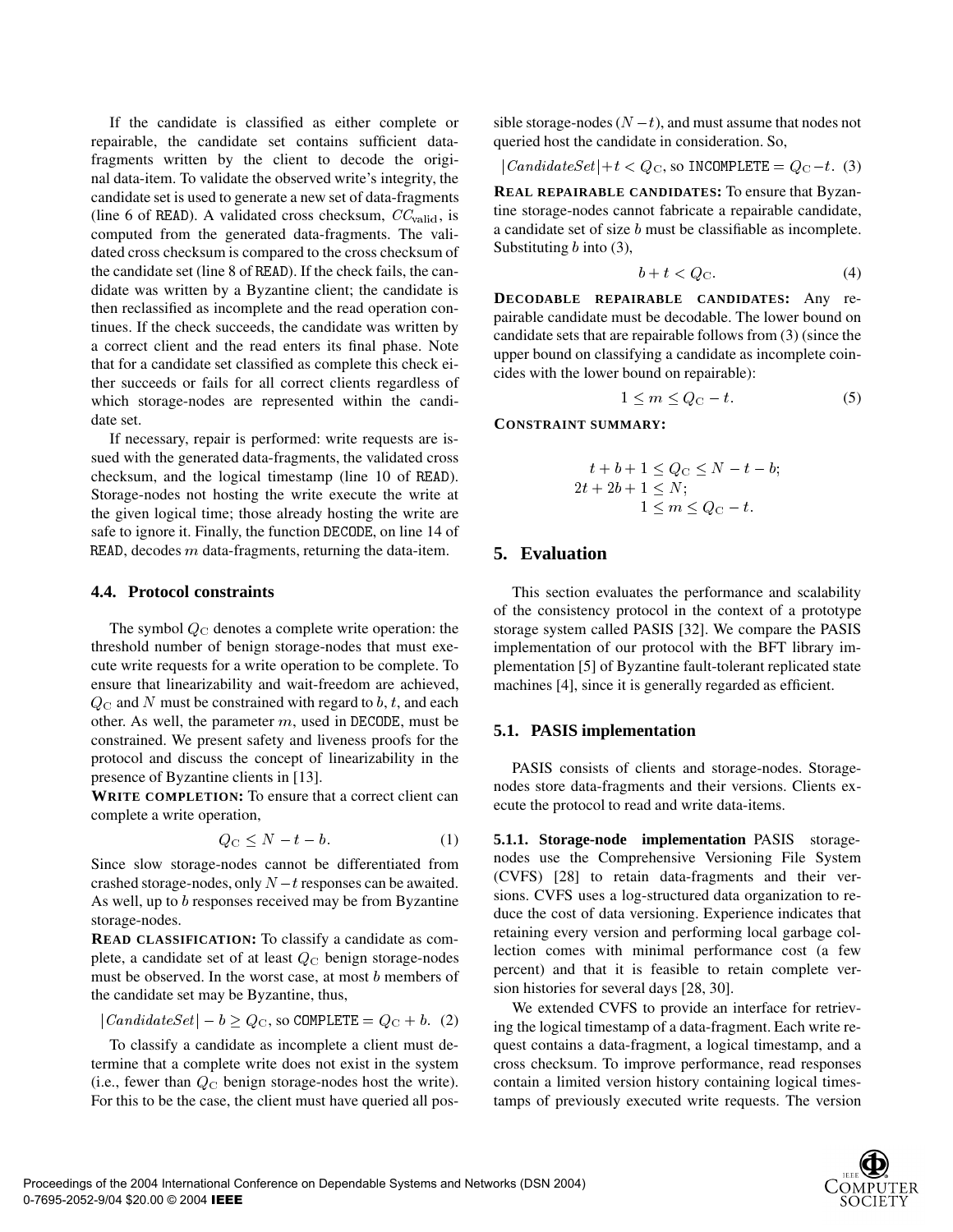history allows clients to identify and classify additional candidates without issuing extra read requests. Storage-nodes can also return read responses that contain no data other than version histories, which makes candidate classification more network-efficient.

Pruning old versions, or garbage collection, is necessary to prevent capacity exhaustion of storage-nodes. A storagenode in isolation, by the nature of the protocol, cannot determine which local data-fragment versions are safe to remove. An individual storage-node can garbage collect a data-fragment version if there exists a later complete write for the corresponding data-item. Storage-nodes are able to classify writes by executing the read consistency protocol in the same manner as the client. We discuss garbage collection more fully in [12].

**5.1.2. Client implementation** The client module provides a block-level interface to higher level software, and uses a simple RPC interface to communicate with storage-nodes. The RPC mechanism uses TCP/IP. The client module is responsible for the execution of the consistency protocol.

Initially, read requests are issued to  $Q_{\text{C}} + b$  storagenodes. PASIS utilizes *read witnesses* to make read operations more network efficient; only  $m$  of the initial requests request the data-fragment, while all request version histories. If the read responses do not yield a candidate that is classified as complete, read requests are issued to the remaining storage-nodes (and a total of up to  $N-t$  responses are awaited). If the initial candidate is classified as incomplete, subsequent rounds of read requests fetch only version histories until a candidate is classified as either repairable or complete. If necessary, after classification, extra datafragments are fetched according to the candidate timestamp. Once the data-item is successfully validated and decoded, it is returned to the client.

**5.1.3. Mechanism implementation** We measure the space-efficiency of an erasure code in terms of *blowup* the total amount of data stored over the size of the data-item. We use an information dispersal algorithm [26] which has a blowup of  $\frac{N}{m}$ . Our information dispersal implementation stripes the data-item across the first  $m$ data-fragments (i.e., each data-fragment is  $\frac{1}{m}$  of the original data-item's size). These *stripe-fragments* are used to generate the *code-fragments* via polynomial interpolation within a Galois Field. Our implementation of polynomial interpolation was originally based on publicly available code [6] for information dispersal [26]. We modified the source to make use of stripe-fragments and added an implementation of Galois Fields of size 2<sup>8</sup> that use lookup tables for multiplication. Our implementation of cross checksums closely follows Gong [11]. We use MD5 for all hashes; thus, each cross check-

sum is  $N \times 16$  bytes long. Note, that if very small blocks are used with a large  $N$ , then the overhead due to size of the cross checksum could be substantial.

### **5.2. Experimental setup**

We use a cluster of 20 machines to perform our experiments. Each machine is a dual 1 GHz Pentium III machine with 384 MB of memory. Storage-nodes use a 9 GB Quantum Atlas 10K as the storage device. The machines are connected through a 100 Mb switch. All machines run the Linux 2.4.20 SMP kernel.

In all experiments, clients keep a single read or write operation for a random 16 KB block outstanding. Once an operation completes, a new operation is issued (there is no think time). For all experiments, the working set fits into memory and all caches are warmed up beforehand.

**5.2.1. PASIS configuration** Each storage-node is configured with 128 MB of data cache, and no caching is done on the clients. All experiments show results using writeback caching at the storage nodes, mimicking availability of 16 MB of non-volatile RAM. This allows us to focus experiments on the overheads introduced by the protocol and not those introduced by the disk subsystem. All messages are authenticated using HMACs; pair-wise symmetric keys are distributed prior to each experiment.

 private keys that enable them to exchange symmetric cryp-**5.2.2. BFT configuration** Operations in BFT [4] require agreement among the replicas (storage-nodes in PASIS). BFT requires  $N = 3b + 1$  replicas to achieve agreement. Agreement is performed in four steps: (i) the client broadcasts requests to all replicas; (ii) the *primary* broadcasts pre-prepare messages to all replicas; (iii) all replicas broadcast prepare messages to all replicas; and, (iv) all replicas send replies back to the client and then broadcast commit messages to all other replicas. Commit messages are piggybacked on the next pre-prepare or prepare message to reduce the number of messages on the network. *Authenticators*, lists of MACs, are used to ensure that broadcast messages from clients and replicas cannot be modified by a Byzantine replica. All clients and replicas have public and tographic keys used to create MACs. Logs of commit messages are checkpointed (garbage collected) periodically.

An optimistic fast path for read-only operations is implemented in BFT. The client broadcasts its request to all replicas. Each replica replies once all previous requests have committed. Only one replica sends the full reply (i.e., the data and digest), and the remainder just send digests that can verify the correctness of the data returned. If the replies from replicas do not agree, the client re-issues the read operation. Re-issued read operations perform agreement using the base BFT algorithm.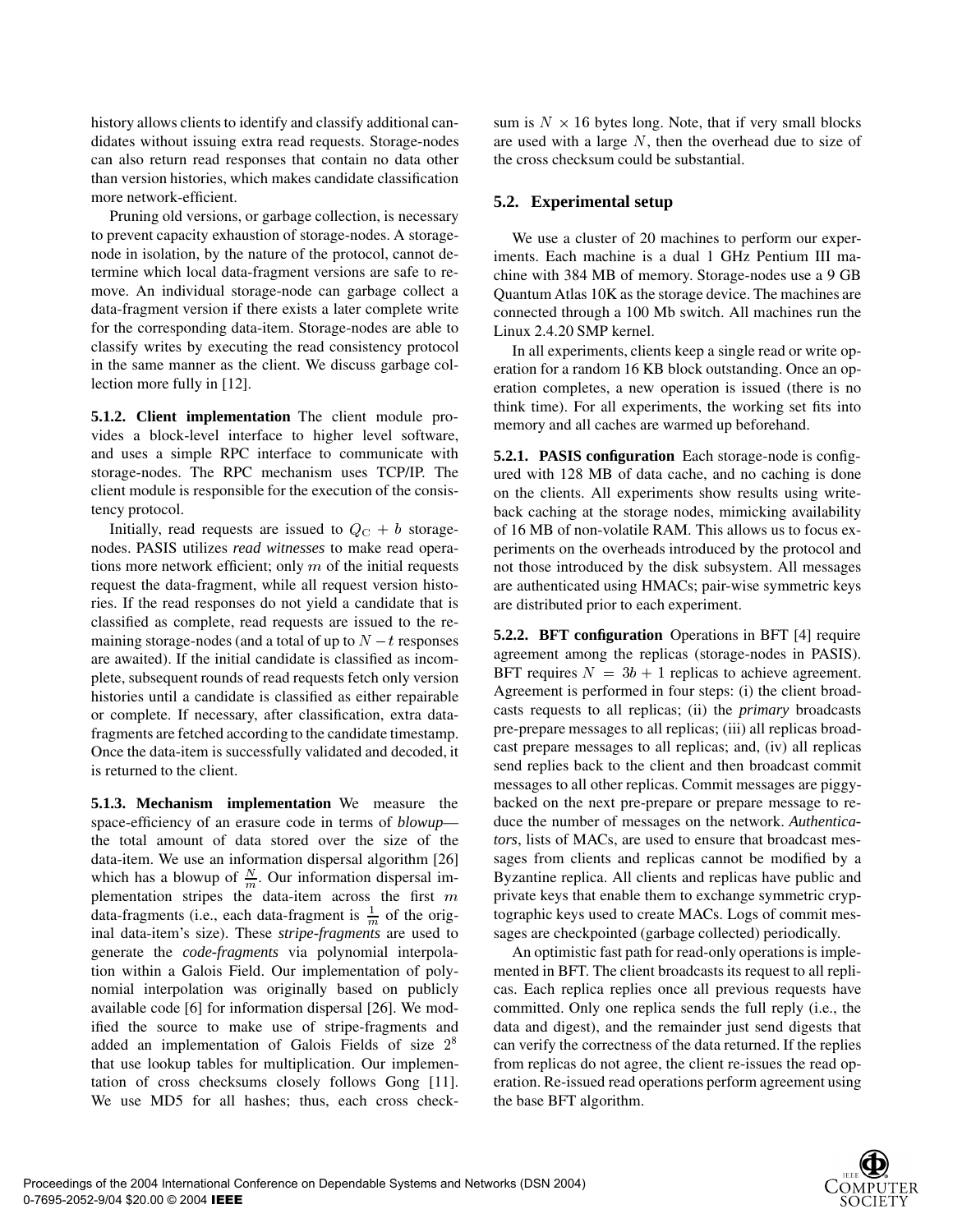|                       | $b=1$ | $b=2$ | $b=3$ | $2 = 4$ |
|-----------------------|-------|-------|-------|---------|
| <b>Erasure coding</b> | 250   | 1500  | 1730  | 1990    |
| <b>Cross checksum</b> | 360   | 440   | 480   | 510     |
| <b>Validate</b>       | 82    | 58    | 48    |         |
| <b>Verifier</b>       | .6    | 2.3   | 3.6   | 4.3     |
| Authenticate          | .5    |       |       | 2.1     |

|  | Table 1. Computation costs in PASIS in $\mu$ s. |  |  |  |
|--|-------------------------------------------------|--|--|--|
|--|-------------------------------------------------|--|--|--|

The BFT configuration does not store data to disk, instead it stores all data in memory and accesses it via memory offsets. For all experiments, BFT view changes are suppressed. BFT uses UDP rather than TCP. The BFT implementation defaults to using IP multicast. In our environment, like many, IP multicast broadcasts to the entire subnet, thus making it unsuitable for shared environments. We found that the BFT implementation code is fairly fragile when using IP multicast in our environment, making it necessary to disable IP multicast in some cases (where stated explicitly). The BFT implementation authenticates broadcast messages via authenticators, and point-to-point messages with MACs.

#### **5.3. Mechanism costs**

Client and storage-node computation costs for operations on a 16 KB block in PASIS are listed in Table 1. For every read and write operation, clients perform erasure coding (i.e., they compute  $N - m$  data-fragments given  $m$  data-fragments), generate a cross checksum, and generate a verifier. Recall that writes generate the first  $m$  datafragments by striping the data-item into  $m$  fragments. Similarly, reads must generate  $N - m$  fragments, from the m they have, in order to verify the cross checksum.

Storage-nodes validate each write request they receive. This validation requires a comparison of the data-fragment's hash to the hash within the cross checksum, and a comparison of the cross checksum's hash to the verifier within the timestamp.

All requests and responses are authenticated via HMACS. The cost of authenticating write requests, listed in the table, is very small. The cost of authenticating read requests and timestamp requests are similar.

#### **5.4. Performance and scalability**

**5.4.1. Response time** Figure 3 shows the mean response time of a single request from a single client as a function of the tolerated number of storage-node failures. Due to the fragility of the BFT implementation with  $b > 1$ , IP multicast was disabled for BFT during this experiment. The focus in this plot is the slopes of the response time lines: the flatter the line the more scalable the protocol is with regard to the number of faults tolerated. In our environment, a key contributor to response time is network cost, which is dictated by the space-efficiency of the protocol.

Figure 4 breaks down the mean response times of read and write operations, from Figure 3, into the costs at the client, on the network, and at the storage-node for  $b = 1$ and  $b = 4$ . Since measurements are taken at the user-level, kernel-level timings for host network protocol processing (including network system calls) are attributed to the "network" cost of the breakdowns. To understand the response time measurements and scalability of these protocols, it is important to understand these breakdowns.

PASIS has better response times than BFT for write operations due to the space-efficiency of erasure codes and the nominal amount of work storage-nodes perform to execute write requests. For  $b = 4$ , BFT has a blowup of  $13 \times$ on the network (due to replication), whereas our protocol has a blowup of  $\frac{17}{5} = 3.4 \times$  on the network. With IP multicast the response time of the BFT write operation would improve significantly, since the client would not need to serialize 13 replicas over its link. However, IP multicast does not reduce the aggregate server network utilization of BFT—for  $b = 4$ , 13 replicas must be delivered.

PASIS has longer response times than BFT for read operations. This can be attributed to two main factors: First, the PASIS storage-nodes store data in a real file system; since the BFT-based block store keeps all data in memory and accesses blocks via memory offsets, it incurs almost no server storage costs. We expect that a BFT implementation with actual data storage would incur server storage costs similar to PASIS (e.g., around 0.7 ms for a write and 0.4 ms for a read operation, as is shown for PASIS with  $b = 1$  in Figure 4). Indeed, the difference in read response time between PASIS and BFT at  $b = 1$  is mostly accounted for by server storage costs. Second, for our protocol, the client computation cost grows as  $t$  increases because the cost of generating data-fragments grows as  $N$  increases.

In addition to the  $b = t$  case, Figure 3 shows one instance of PASIS assuming a hybrid fault model with  $b = 1$ . For space-efficiency, we set  $m = t + 1$ . Consequently,  $Q_{\rm C} = 2t + 1$  and  $N = 3t + 2$ . At  $t = 1$ , this configuration is identical to the Byzantine-only configuration. As  $t$ increases, this configuration is more space-efficient than the Byzantine-only configuration, since it requires  $t-1$  fewer storage-nodes. As such, the response times of read and write operations scale better.

**5.4.2. Throughput** Figure 5 shows the throughput in 16 KB requests per second as a function of the number of clients (one request per client) for  $b = 1$ . In this experiment, BFT uses multicast, which greatly improves its network efficiency (BFT with multicast is sta-

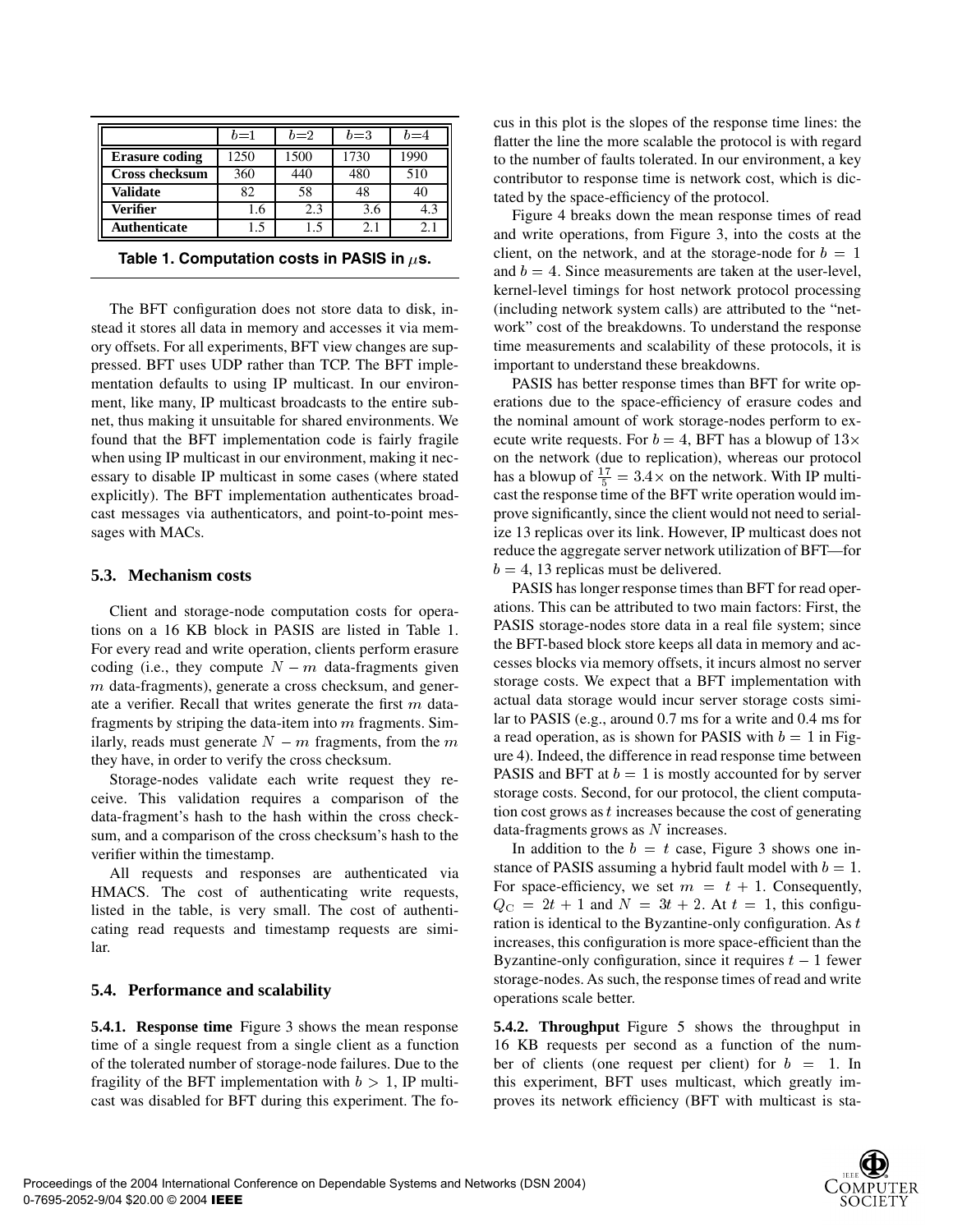

ble for  $b = 1$ ). PASIS was run in two configurations, one with the thresholds set to that of the minimum system with  $m = 2$ ,  $N = 5$  (write blowup of  $2.5 \times$ ), and one, more space-efficient, with  $m = 3$ ,  $N = 6$  (write blowup of  $2 \times$ ). Results show that throughput is limited by the server network bandwidth.

At high load, PASIS has greater write throughput than BFT. BFT's write throughput flattens out at 456 requests per second. We observed BFT's write throughput drop off as client load increased; likewise, we observed a large increase in request retransmissions. We believe that this is due to the use of UDP and a coarse grained retransmit policy in BFT's implementation. The write throughput of PASIS flattens out at 733 requests per second, significantly outperforming BFT. This is because of the network-efficiency of PASIS. Even with multicast enabled, each BFT server link sees a full 16 KB replica, whereas each PASIS server link sees  $\frac{16}{m}$  KB. Similarly, due to network space-efficiency, the PASIS configuration using  $m = 3$  outperforms the minimal PASIS configuration (954 requests per second).

Both PASIS and BFT have roughly the same network utilization per read operation (16 KB per operation). To be network-efficient, PASIS uses read witnesses and BFT uses "fast path" read operations. However, PASIS makes use of more storage-nodes than BFT does servers. As such, the aggregate bandwidth available for reads is greater for PASIS than for BFT, and consequently PASIS has a greater read throughput than BFT. Although BFT could add servers to increase its read throughput, doing so would not increase its write throughput (indeed, write throughput would likely drop due to the extra inter-server communication).

**5.4.3. Scalability summary** For PASIS and BFT, scalability is limited by either the server network utilization or server CPU utilization. Figure 4 shows that PASIS scales better than BFT in both. Consider write operations. Each BFT server receives an entire replica of the data, whereas each PASIS storage-node receives a data-fragment  $\frac{1}{m}$  the size of a replica. The work performed by BFT servers for each write request grows with  $b$ . In PASIS, the server proto-

col cost decreases from 90  $\mu$ s for  $b = 1$  to 57  $\mu$ s for  $b = 4$ , whereas in BFT it increases from 0.80 ms to 2.1 ms. The cost in PASIS decreases because  $m$  increases as  $b$  increases, reducing the size of the data-fragment that is validated. We believe that the server cost for BFT increases because the number of messages that must be sent increases.

#### **5.5. Concurrency**

To measure the effect of concurrency on the system, we measure multi-client throughput of PASIS when accessing overlapping block sets. The experiment makes use of four clients, each with four operations outstanding. Each client accesses a range of eight data blocks, with no outstanding requests from the same client going to the same block.

At the highest concurrency level (all eight blocks in contention by all clients), we observed neither significant drops in bandwidth nor significant increases in mean response time. Even at this high concurrency level, the initial candidate was classified as complete 89% of the time, otherwise classification required the traversal of history information. Of these history traversals, repair was only necessary a quarter of the time (i.e., 3% of all reads required repair). Since repair occurs so seldom, the effect on response time and throughput is minimal.

#### **6. Summary**

We have developed an efficient Byzantine-tolerant protocol for reading and writing blocks of data. Experiments demonstrate that PASIS, a prototype storage system that uses our protocol, scales well in the number of faults tolerated, supports  $60\%$  greater write throughput than BFT, and requires significantly less server computation than BFT.

Further evaluation, a proof sketch of the correctness of the protocol, and discussion of additional issues (e.g., garbage collection) can be found in the full technical report [12]. This protocol also extends into a protocol family that includes members for other system models (e.g., asyn